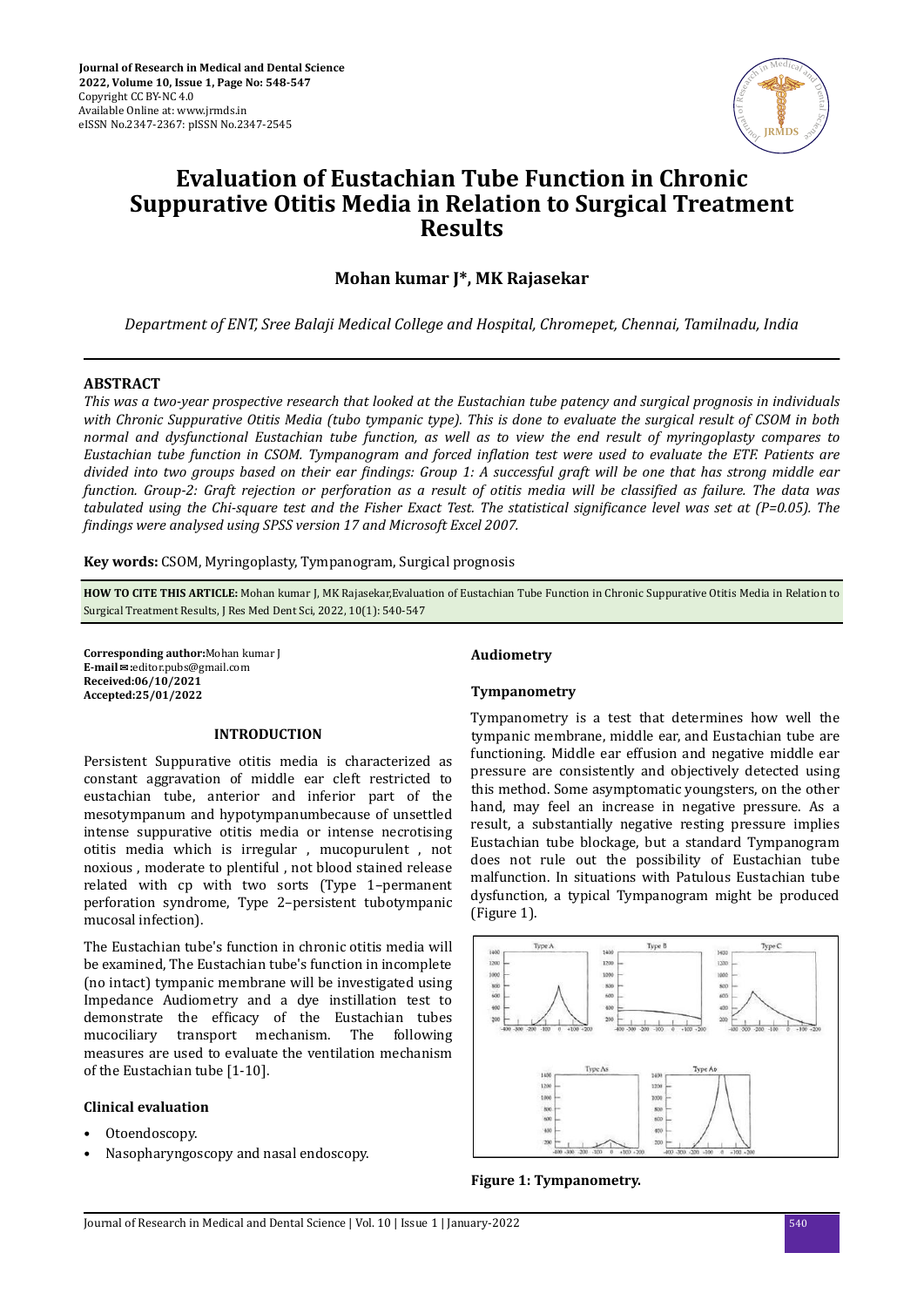## **Manometry (Non intact TM)**

The pump-manometer device is used to assess Eustachian tube function if the Tympanic membrane is not intact. The Eustachian tube's opening pressure should be between +400 and +600mm H20 (Figure 2).





## **Toynbee test**

The Toynbee test is performed to see if the eustachian tube is open or not. A positive test is the generation of negative pressure after swallowing with closed nostrils. Pneumaticotoscopy or a Tympanogram can be used to determine if the Tympanic membrane is intact before and after the surgery. When the Tympanic membrane isn't intact, a manometer's impedance bridge can be used to complete the test.

#### **Modified inflation-deflation test**

Siemens model SD 30 tympanometer was utilised for the modified inflation-deflation test. With virtually every swallow, the typical Eustachian tube opens, and a negative or positive pressure delivered to the middle ear is gradually lowered until equalisation is achieved. The tube with a hereditary, anatomical, or pathological defect impacting its normal function does not experience this normal decrease. In such situations, the drop in pressure finally reaches a point where additional swallowing has no effect on the pressure. At most, the measurement can last no more than 4 minutes (240 seconds).

## **Nine step inflation-deflation tympanometric test**

Bluestone developed a nine step test to study the Eustachian tube function if Tympanic membrane is intact (Figure 3).



**Figure** 3: Nine step **inflation-deflation tympanometric test.**

#### **Test of forced inflation**

In CSOM patients with a non-intact Tympanic membrane, the forced inflation test is performed to evaluate Eustachian tube function. The middle ear pressure is raised to 500dPa with the manometer probe placed into the test ear before the Eustachian tube opens and the pressure drops. The Eustachian vent's passive opening is referred to as "opening pressure." Closing pressure is the pressure at which the Eustachian tube shuts after the pressure has been equilibrated. The patient is advised to swallow 3-5 times if the Eustachian tube does not open passively. The Eustachian tube will be opened, lowering the pressure. The Eustachian tube is in the process of opening. This is seen to be a successful test.

If the Eustachian tube does not open after swallowing, it is a bad sign. A positive test shows that the Eustachian tube is functioning normally, whereas a negative test suggests that the tube is significantly damaged.

#### **Surgical procedure**

Patients were scheduled for myringoplasty based on the status of their middle ear after an examination of Eustachian tube activity. For one week, antibiotics, analgesics, antihistamines, and multivitamins were given. On the seventh day following surgery, the sutures were removed.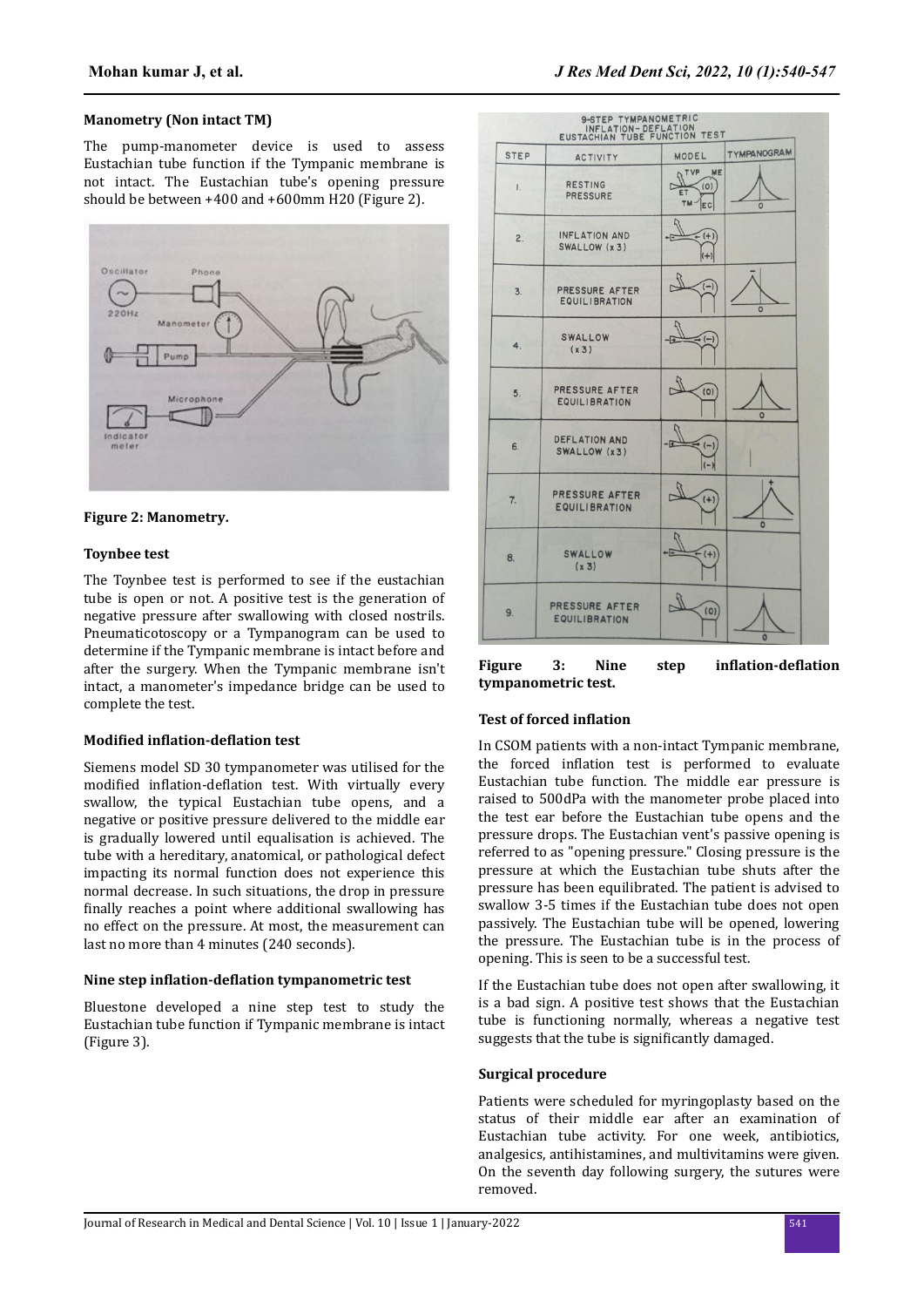## **Outcomes**

Based on post-operative ear evaluations, patients were split into two groups.

A healed graft with robust middle ear work is a good result.

Graft failure or perforation owing to Otitis media during follow-up is defined as failure.

## **Case study 1 (Figure 4)**



**PREOP** POST OP

## **Figure 4: Case study 1: Pre OP and post OP.**

**Case study 2 (Figure 5)**



#### PREOP **INTRA OP POSTOP**

| <b>Study Groups</b> | <b>Graft Successful</b> | <b>Graft failure</b> | Total |
|---------------------|-------------------------|----------------------|-------|
| Number              | --                      | $\sim$<br>ل ک        | 100   |
| Percentage          | 78                      | $\sim$<br>∠∠         | 100   |



## **Figure 5: Case study 2: Pre OP, Intra OP and Post OP.**

The goal of this study is to assess the relevance of ETF in surgical outcome in 100 patients with CSOM (tubotympanic-safe type) inactive stage. The history, clinical examination, and investigations were all thoroughly examined in each instance. All patients were treated surgically and medically, and all cases were followed up on.

A proforma was used to collect clinical data, and the observations were analysed using the master chart.

## **Study groups**

Internally, data from 100 randomly selected participants was compared, collated, analysed, and interpreted using descriptive and inferential statistics to meet the study's stated goals. The graft success and failure rates are represented in the Table 1 and Figure 6.

## **Table 1: Study groups.**

**Figure 6: Study group.**

The clinical association between age and post-operative graft status is depicted in the table and bar chart above (Table 2 and Figure 7).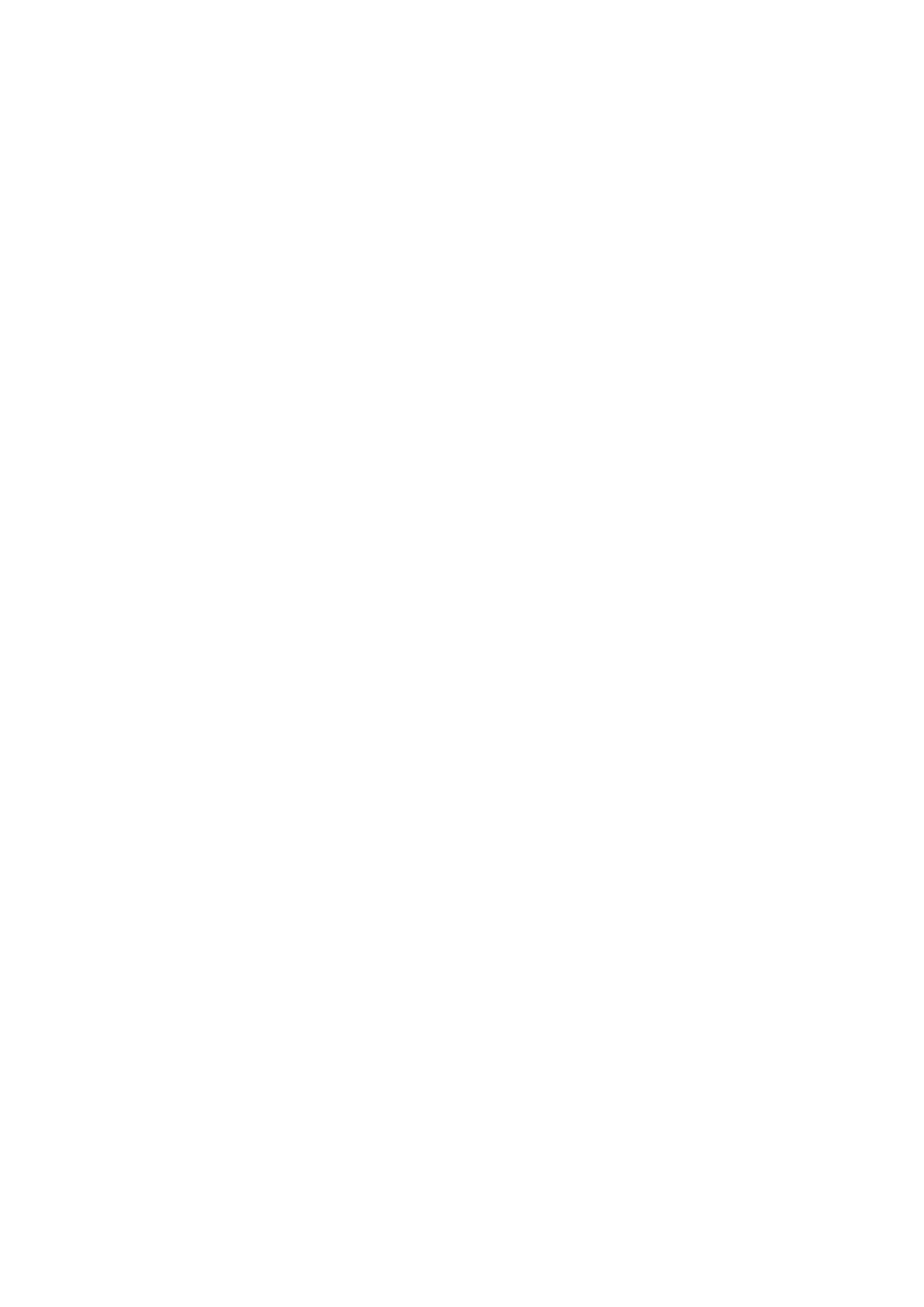

The frequency of Eustachian tube activity as measured by Tympanometry in the sample group is shown in the Table 5 and pie chart (Figure 10).

**Figure 9:** X-Ray mastoid.

**Table 5:** Tympanometry-ETF test.

| <b>Tympanometry-ETF test</b> |            |  |  |
|------------------------------|------------|--|--|
| Normal                       | 79 (79%)   |  |  |
| Impaired                     | 21 (21%)   |  |  |
| Total                        | 100 (100%) |  |  |

## **TYMPANOMETRY-ETF TEST**



The frequency of post-operative graft status in our sample group is represented in the Table 6 and pie chart (Figure 11).

## Figure 10: Tympanometry-ETF test.

## **Table 6:**  $\begin{array}{ccc} \n\mathbf{I} & \mathbf{a} & \mathbf{a} \\
\mathbf{I} & \mathbf{a} & \mathbf{a}\n\end{array}$

| Post op follow up-graft uptake |            |  |  |  |
|--------------------------------|------------|--|--|--|
| Taken up                       | 77 (77%)   |  |  |  |
| Perforation                    | 23 (23%)   |  |  |  |
| Total                          | 100 (100%) |  |  |  |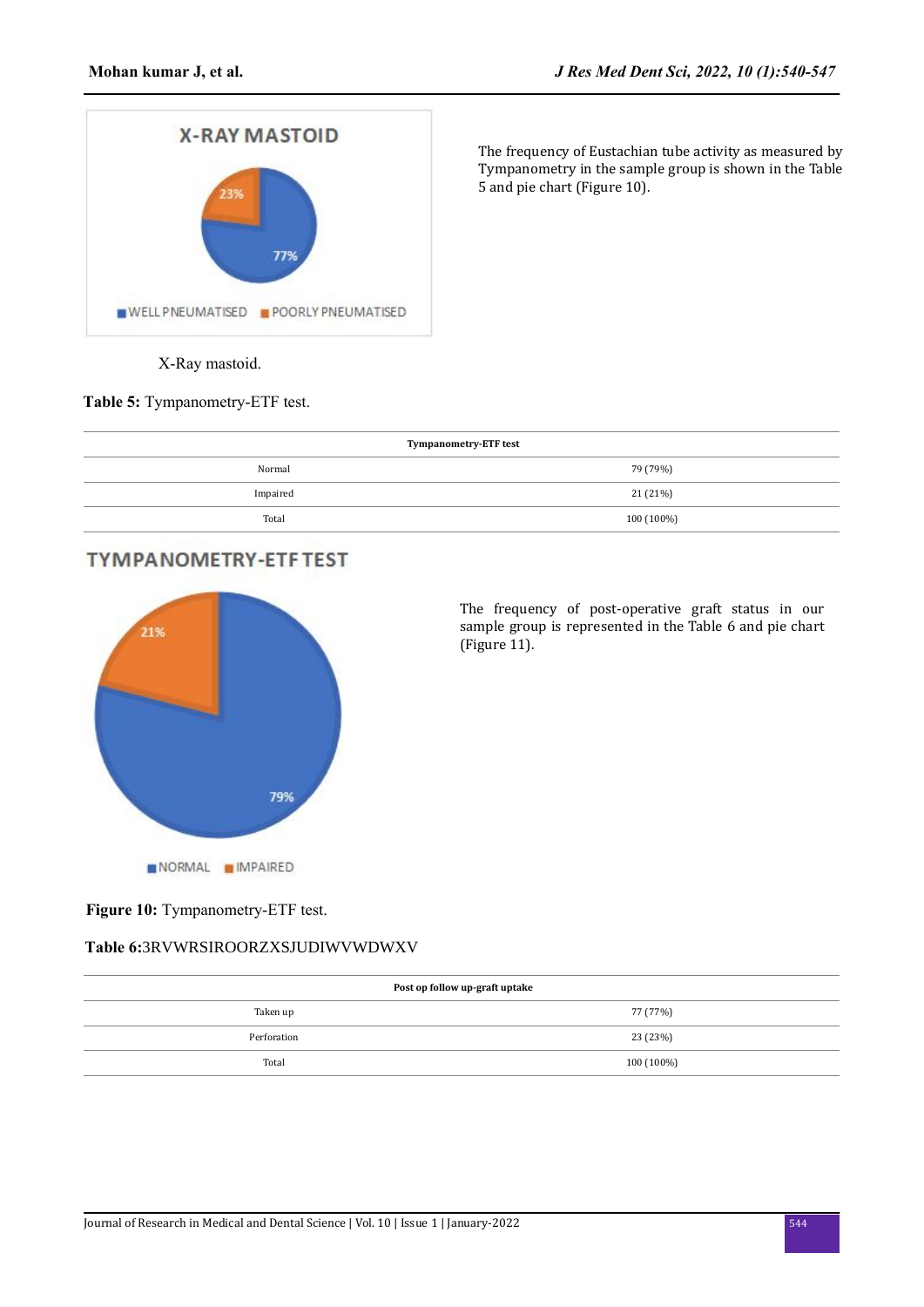**POST OP FOLLOW UP-GRAFT UPTAKE** 



## **Figure 1: Post op follow up-graft status.**

The association between Eustachian tube function and post-operative graft status is depicted in the Table 7 and bar chart (Figure 121).

**Table 7: Tympanometry-etf test vs post op follow upgraft uptake.**

| <b>Tympanometry-ETF Test</b> | <b>Graft Successful</b> | <b>Graft failure</b> | <b>Total</b> |
|------------------------------|-------------------------|----------------------|--------------|
| Normal                       | 77 (97.47%)             | 2(2.53%)             | 79 (100%)    |
| Impaired                     | $0(0\%)$                | 21 (100%)            | 21 (100%)    |
| Total                        | 77 (77%)                | 23 (23%)             | 100 (100%)   |
|                              | P value                 |                      | < 0.001      |
|                              | Chi Squared Test        |                      |              |



## **Figure 12: Tympanometry-ETF test vs. post op follow up-graft uptake.**

The majority of graft active study participants had normal outcomes (n=77, 97.47 percent), while the majority of graft failure study patients (n=21, 100.00 percent) had impaired results (p=0.001, chi squared test).

When the percentage of normal test results in the graft effective group (97.47%) and graft failure group (2.53%) is compared to the percentage of impaired test results in the graft successful group (0.00%) and graft failure group (0.00%), the difference in the percentage of normal test results in the graft successful group (0.00%) and graft failure group  $(0.00\%)$  was statistically significant  $(100\%)$ and later was found to be statistically insignificant (p  $< 0.05$ ).

## **DISCUSSION**

## **Tympanometry vs. graft uptake**

Tympanometry is used to measure ETF in this study. The tympanometric tests indicated that 79 patients out of 100 had normal Eustachian tube function, 2 patients

(2.53%) had graft failure, 77 patients (97.47%) had effective graft uptake, and 21 patients (100%) had perforation with significant impairment of Eustachian tube function. The Eustachian tube must work properly in order to keep the middle ear pressure at the same level as the ambient air pressure. This, in turn, is necessary for the middle ear's impedence matching function to work.The impedence audiometer is a more therapeutically reasonable and relevant technique of evaluating ET function because it examines the physiological function of ET, which is more significant to the clinician than just assessing the anatomical patency of the tube, which is attainable with most other methods. Tubal function must be adequate for reconstructive middle ear surgery to be successful.

A trend of significantly higher incidence of normal tympanometry-ETF test status at diagnosis in the graft successful group and significantly higher incidence of impaired tympanometry-ETF test status at diagnosis in the graft failure group. He used impedence audiometry and dye instillation to assess ETF and found a 95.5 percent success rate in patients with normal ETF.

impedance audiometry to quantify ETF and reported an 80% success rate in normal ETF. Patients with normal ETF had an 87 percent success rate in a research done. The treatment had a high percentage of success in restoring healthy eustachian tube function in adults before and after tympanoplasty in a study of eustachian tube function in adults before and after tympanoplasty. As a result, an ETF evaluation should be completed before to surgery to assure a positive outcome.